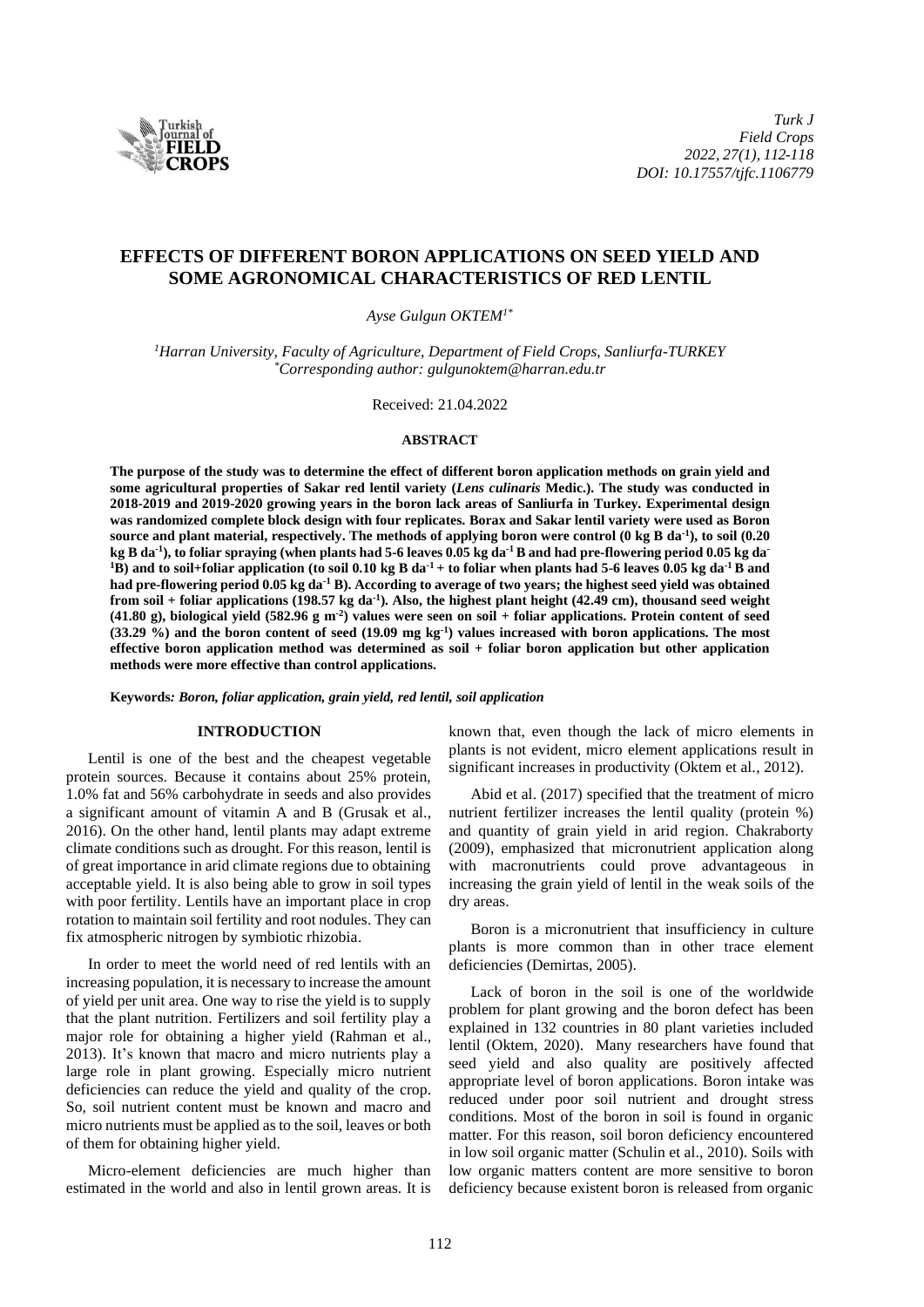matter (Dear and Weir, 2004). Boron affects generative growth more than vegetative growth in plants and boron accelerates flower formation and bud development. Tariq and Mott (2007) reported that dicotyledons plants require more boron than monocotyledon, because the roots of dicotyledons have a higher capacity to adsorb boron than roots of monocotyledons.

Yagmur and Kaydan (2005) reported that a 26% gain in seed yield was seen with foliar application of boron in lentils. In another study, Khurana and Arora (2012) reported that seed yield was increased by 21.4-23.3% with application of  $0.75$  B kg ha<sup>-1</sup> boron applications. Quddus et al. (2014) explained that the highest seed yield obtained from 1.5 kg ha<sup>-1</sup> boron application. Yang et al.  $(2009)$ emphasized that treatment of boron to soil rise seed yield as 46% compared to control in rapeseed. Kumar et al. (2018) said that grain yield of legumes was affected by positively 0.5 and 2.5 kg B da<sup>-1</sup> of dosage. Halder et al. (2007) emphasized that the highest grain yield and 1000 kernel weight were obtained from 2 kg B ha<sup>-1</sup>. Khan et al. (2019) explained that when nutrients applied on foliar, they get very quickly and directly to the leaf cells and because of that effect is very high. On the other hand, Nagula et al. (2015) stressed that the application of boron through soil or foliar application was found to be beneficial in stimulating plant growth and yield. Gupta and Solanki (2013) reported that the only way to accomplish the boron deficiency is its external application and it can be water soluable and sprayed on to the crop or the soil.

Boron deficiency appears in the vast majority of lentil growing areas in arid climate conditions such as the Southeastern Anatolia Region in Turkey where this study was conducted. Low organic matter content and boron deficiency at the soil are very common in Southeastern Anatolia Region. Oktem and Oktem (2006) reported that boron deficiency was found at 95% analyzed soil sample of Southeastern Anatolia Region. Boron levels of experiment area were  $0.217$  and  $0.265$  mg  $kg^{-1}$  in 2018 and 2019, respectively. These boron levels were below  $0.5 \text{ mg kg}^{-1}$ critical limit of boron in the soil (Vista et al., 2019).

This study, to determine the effect of different boron application methods to seed yield and some agricultural properties of Sakar red lentil cultivar. The study was carried out especially in areas with boron deficiency and in rainfed conditions. Supplemental irrigation was not done during the growing period.

# **MATERIALS AND METHODS**

#### *Description of the Experimental Sites*

The research was conducted in 2018-2019 and 2019- 2020 for winter growth periods in Sanliurfa, Turkey.

Some of the chemical properties of the research area are shown in Table 1. The soil of the experiment area was clay, slightly alkaline and very low in salt content and organic matter. The research was set up in boron deficit soils of Sanliurfa Region. In both treatment years, soil samples were taken previous to seeding from the experiment land and some chemical characters of the soil were analyzed using the method that described by Jackson (2005). The soil characteristics of the trial area for 2018-19 and 2019-20 years were given in Table 2. It is clearly seen from table that boron levels of research area were below  $0.5 \text{ mg kg}^{-1}$ that was critical limit of boron in the soil.

| Years   | Saturation    | Total<br>salt |      | Lime | $K_2O$         | $P_2O_5$       | Org. Mat. | AvailableB     |
|---------|---------------|---------------|------|------|----------------|----------------|-----------|----------------|
|         | $\frac{9}{6}$ | $\frac{9}{6}$ | pН   | (96) | $(kg da^{-1})$ | $(kg da^{-1})$ | (96)      | $(mg kg^{-1})$ |
| 2018/19 | 59            | 0.80          | 7.79 | 26.3 | 133.4          | 4.23           | 0.48      | 0.217          |
| 2019/20 | 63            | 0.72          | 7.86 | 24.7 | 101.9          | 5.08           | 0.60      | 0.265          |

**Table 2.** Some meteorological data of Sanliurfa

**Table 1.** Some chemical properties of soil research area (0-20 cm)

| 10   | 11   | 12    |
|------|------|-------|
| 34.2 | 27.5 | 18.2  |
| 9.3  | 5.4  | 0.5   |
| 21.6 | 13.0 | 8.6   |
| 45.6 | 72.5 | 84.9  |
| 45.6 | 72.5 | 84.9  |
| 36.2 | 27.5 | 22.4  |
| 11.3 | 5.9  | 4.5   |
| 22.9 | 14.8 | 9.0   |
| 44.9 | 42.3 | 79.4  |
| 45.1 | 6.7  | 277.7 |
| 34.2 | 26.1 | 18.7  |
| 16.1 | 5.6  | 0.5   |
| 24.0 | 13.5 | 9.4   |
| 27.5 | 60.9 | 61.5  |
| 0.0  | 84.3 | 17.9  |
|      |      |       |

Months; 1 January, 2 February, 3 March, 4 April, 5 May, 6 June, 10 October, 11 November, 12 December. Data collected from Sanliurfa Meteorological Station (Anonymous, 2021)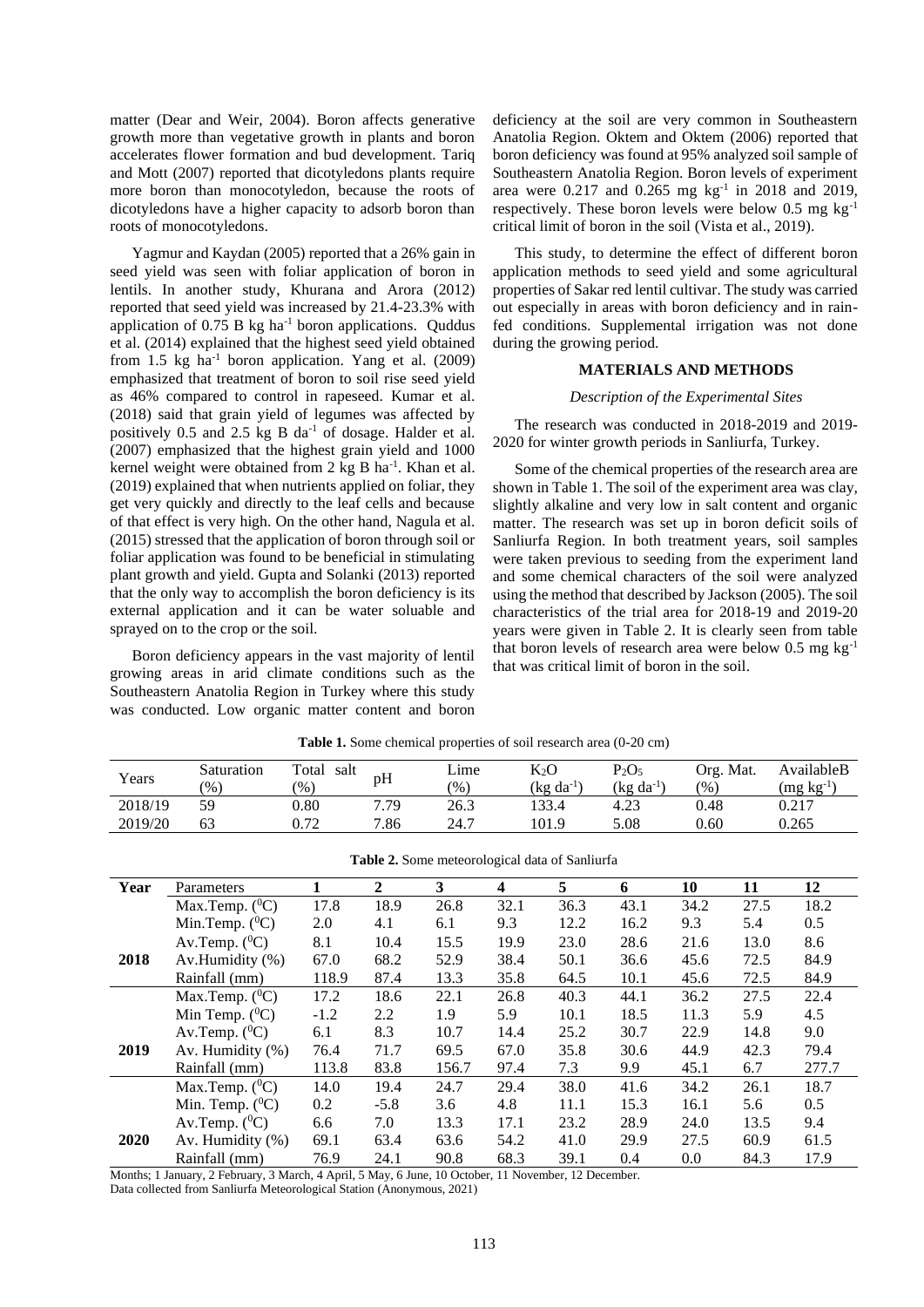Some climatic properties of the experiment area are shown in Table 2. It is seen from the detailed climatic data from Table that the weather was usually warm during winter months and rainfall were rare. During the time session for the research the most rainfall was seen on December of 2019.

#### *Experimental Design and Treatments*

Borax ( $Na<sub>2</sub>B<sub>4</sub>O<sub>7</sub>10H<sub>2</sub>O$ , 11% B) was used as the boron source and Sakar red lentil variety also was used as plant

substance in the research. The experimental design was the Randomized Complete Block Design (RCBD) with four replications. Boron applications consist of control (0 kg B  $ha^{-1}$ ), for soil, on foliar and soil + foliar applications. Application methods and the amount of boron are given Table 3. Soil applications of boron were applied to soil before planting and mixed to soil. Foliar applications of boron were sprayed to leaves (Table 3).

| Table 3. Boron application methods |  |  |
|------------------------------------|--|--|
|------------------------------------|--|--|

| Boron<br>Applications | Application Time and Methods                                                                                                                                            |
|-----------------------|-------------------------------------------------------------------------------------------------------------------------------------------------------------------------|
| Control               | Without boron application                                                                                                                                               |
| Soil                  | Before planting $(0.2 \text{ kg da}^{-1}B)$ sprayed to soil                                                                                                             |
| Foliar                | When plants has 5-6 leaves (0.1 kg da <sup>-1</sup> B) + at pre-flowering period (0.1 kg da <sup>-1</sup> B) sprayed to<br>foliar                                       |
| $Soil + Foliar$       | 0.1 kg da <sup>-1</sup> B to soil + when plants had 5-6 leaves (0.05 kg da <sup>-1</sup> B) + at pre-flowering period (0.05<br>$kg da^{-1} B$ ) sprayed soil and foliar |

After the wheat harvest, which was the primary plant, the experiment area was plowed firstly and cultivated, then prepared for planting with a single pass of a disk-harrow. Planting dates were  $30<sup>th</sup>$  November and  $26<sup>th</sup>$  December for 2018 and 2019. Seed amount was 90 kg ha<sup>-1</sup> for two years. Pneumatic seeder had been used in the planting. Plot sizes were 6 m x 1.6 m and each parcel had of 8 rows. Space between rows was 20 cm and an intra row space was 3-4 cm. Lentil seeds were planted at a 4-5 cm depth.

Nitrogen and phosphorus amounts of soil was identified before planting. Considering the amount of nitrogen and phosphorus in the soil, fertilization amount was completed to 6 kg da<sup>-1</sup> N, 6 kg da<sup>-1</sup> P<sub>2</sub>O<sub>5</sub> (Oktem et al., 2011). Fertilizers of phosphorous and nitrogen were given with sowing as a banded. 20-20-0 fertilizer was used as phosphorous and nitrogen sources. The banded fertilizers were 50 mm to the side and 50 mm below the seed. Mechanical struggle was made against to weeds.

Lentil harvest was done by hand. Harvest dates were 28th May and 23rd May in 2019 and 2020, respectively. One row from right and left side and 0.5 m from the beginning and also end of the plot were not harvested because of plots' edge effect. After harvesting of plants from the plots, lentils yield was calculated per decar.

#### *Statistical Analyses*

Analyses of boron were extracted with hot water and defined by azomethine-H technique and also boron content in soil and seed was determined using same method (Kacar and Inal, 2008). The standard analysis of variance technics was used to analyzed the data and the combined analysis of variance (ANOVA) over two years was performed to obtain the interaction component. Least Significant Difference (LSD) test was made to determine differences between boron levels using the Mstat-C™ statistical software (Steel and Torrie, 1980).

### **RESULTS AND DISCUSSION**

# *Thousand Seed Weight (g)*

According to analysis of the variance, thousand seed weight value was statistically significant (P≤0.01) at year, boron treatments and year x boron treatment interaction (Table 4). The highest value of the thousand seed weight was observed at soil  $+$  foliar boron applications in both years (41.53 and 42.06 g) respectively. The lowest thousand seed weight was found in control applications at all treatment years (Table 4). At the average of two years, the highest thousand seed weight value was seen at soil + foliar boron application (41.80 g), while the lowest one was found at control applications (39.25 g).

Thousand seed weights depend on climatic factors and variety (Saracoglu and Oktem, 2021), but some agronomic activity such as fertilization can effect this value (Oktem and Oktem, 2020). In this research the thousand seed weight was affected positively from boron applications. This result may be due to better starch utilization resulting in increased grain set and grain development which improves grain size. Our findings are consistent with the findings of some researchers. Quddus et al. (2014) clarified that thousand seed weights were found significant variation with different levels of boron application and also the highest thousand seed weight was recorded at 1.5 kg B ha-<sup>1</sup>. Hakkoymaz et al. (2006) reported that 3.75 kg da<sup>-1</sup> B level in lentils gave the highest value of thousand seed weight. In a similar research the highest thousand seed weight values were obtained from the application of  $0.2$  kg B da<sup>-1</sup> (Oktem et al., 2012).

# *Biological Yield (g m-2 )*

Biological yield value was found to be statistically significant ( $P \le 0.01$ ) at year, boron treatments and year x boron treatment interaction. As can be understood from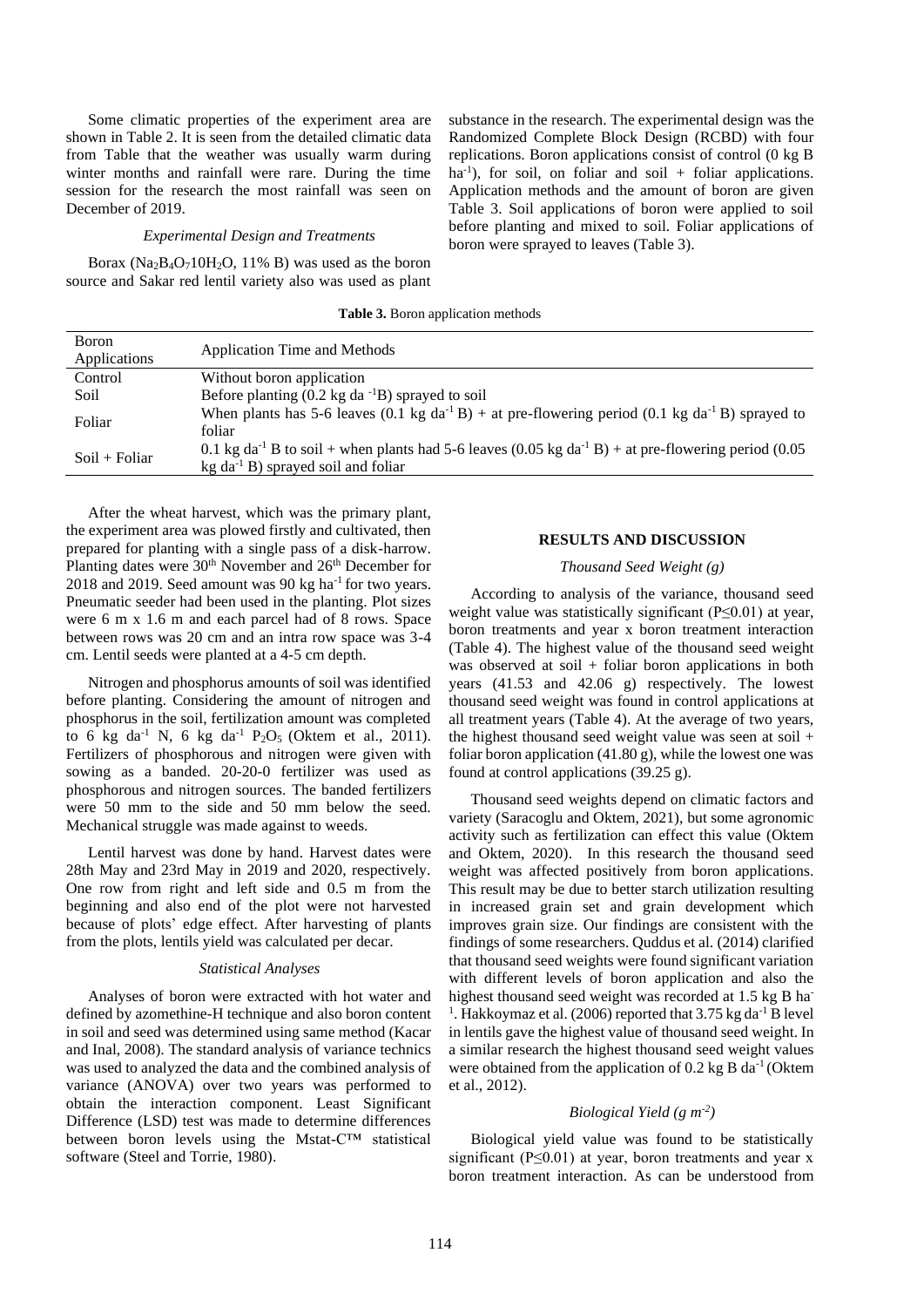Table 4 the average values of biological yield ranged from 528.92 g m<sup>-2</sup> to 582.96 g m<sup>-2</sup> by boron applications. Biological yield generally depends on year and environmental conditions (Oktem and Oktem, 2019b). The lowest biological yield value was obtained from control while the highest value was found at soil + leaf applications.

| Table 4. Thousand seed weight and biological yield values and LSD groups at the boron applications |
|----------------------------------------------------------------------------------------------------|
|----------------------------------------------------------------------------------------------------|

|                           |                     | <b>Thousand Seed Weight</b> |         | <b>Biological Yield</b> |              |          |
|---------------------------|---------------------|-----------------------------|---------|-------------------------|--------------|----------|
| <b>Boron Applications</b> |                     | (g)                         |         |                         | $(g m^{-2})$ |          |
|                           | 2018/19             | 2019/20                     | Average | 2018/19                 | 2019/20      | Average  |
| Control                   | 38.75 $e^{\dagger}$ | 39.76d                      | 39.25 C | $456.46$ g <sup>†</sup> | 601.37 d     | 528.92 D |
| Soil                      | 39.33 d             | 41.53 b                     | 40.43 B | 493.12 f                | 614.45 c     | 553.78 C |
| Foliar                    | 40.94c              | $42.02$ ab                  | 41.48 A | 506.20 e                | 633.62 b     | 569.91 B |
| $Soil + Foliar$           | 41.53 b             | 42.06a                      | 41.80 A | 507.90 e                | 658.01 a     | 582.96 A |
| Year Ave.                 | 40.14 B             | 41.34 A                     | 40.74   | 490.92 B                | 626.86 A     | 558.89   |
| Year                      |                     | **                          |         |                         | **           |          |
| Boron (B)                 |                     | $***$                       |         |                         | $**$         |          |
| Year X B                  |                     | **                          |         |                         | $***$        |          |

<sup>†</sup>: There is no significant difference between the averages entering the same letter group compared to the LSD test at 0.05 level.

\*\*: Significant at the P≤ 0.01 probability levels

Some researchers have reported that treatment of B improves physiological processes in plant, resulting in enhanced growth and dry matter production (Asad and Rafique, 2000; Hussain et al., 2002). For this reason, it is thought that boron applications may have increased the biological yield of lentils. Boron application of soil + leaf was the most effective methods on biological yield.

The effect of different boron application methods on plant height was found to be statistically significant (P≤0.01). Plant height values varied between 37.51 cm (control) and  $42.49$  cm (soil + foliar applications) at the average of two years. The maximum values of the plant height were obtained from the addition of soil+ foliar while the lowest values were seen at control applications (Table 5).

*Plant Height (cm)*

|  |  |  |  |  | <b>Table 5.</b> Plant height, seed yield, protein content values and LSD groups at the boron applications |  |
|--|--|--|--|--|-----------------------------------------------------------------------------------------------------------|--|
|--|--|--|--|--|-----------------------------------------------------------------------------------------------------------|--|

| <b>Boron Applications</b> | Plant Height**     | Seed Yield**   | Protein Content **          |
|---------------------------|--------------------|----------------|-----------------------------|
|                           | (cm)               | $(kg da^{-1})$ | $(\%)$                      |
| Control                   | 37.51 d            | 161.47 d       | $27.46 \text{ d}^{\dagger}$ |
| Soil                      | 39.75c             | 179.32c        | 29.98c                      |
| Foliar                    | 41.10 <sub>b</sub> | 193.93 b       | 31.83 <sub>b</sub>          |
| $Soil + Foliar$           | 42.49a             | 198.57 a       | 33.29a                      |
| Year Aver.                | 40.22              | 183.32         | 30.64                       |

\*\*: Significant at the P≤ 0.01 probability levels

Although the value of the plant height is characteristic of the variety, it can affect by the climate and growing conditions like fertilization (Khald and Oktem, 2021). In this study, the value of the plant height was positively affected by boron applications. Some researchers explained that boron applications positively affected the plant height. Dixit and Elamathi (2007) reported that boron application of 2 % significantly improved the plant height. Kaisher et al. (2010) emphasized that application of 0.5 kg da  $^{-1}$  B significantly increased plant height. It was explained that significantly higher plant height with foliar application of boron (Praveena et al., 2018).

# *Seed Yield (kg da-1 )*

Boron application increased seed yield (Figure 1). The highest seed yield was obtained from soil + foliar in the first and second treat years, respectively  $(194.28 \text{ kg} \text{ ha}^{-1})$  and 201.85 kg ha-1 ) while the lowest value was found without boron parcels in both experiment years  $(156.12 \text{ kg da}^{-1})$  and

 $166.33$  kg da<sup>-1</sup>, respectively). Soil + foliar boron application (198.57 kg da-1 ) gave the highest seed yield value, while the lowest value was obtained from control applications  $(161.47 \text{ kg da}^{-1})$  at the average of two years (Table 5).



**Figure 1.** Seed yield values at different boron applications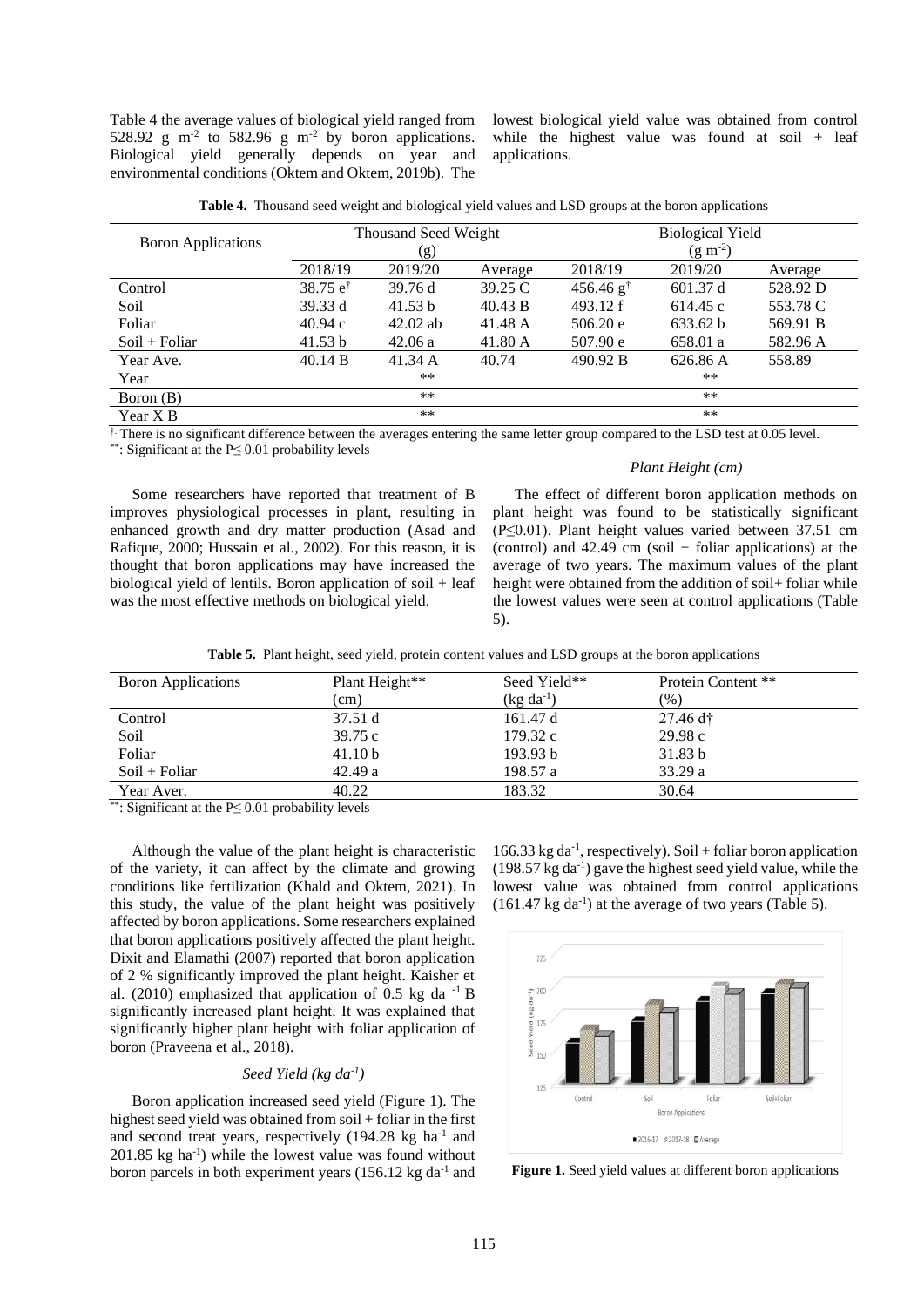Lentil cultivation is depending on rainfall in dry areas and seed yield increases in regular rainfall conditions. On the other hand, boron deficiency is often seen when the soil is calcareous and has low organic matter content. In addition, arid climatic conditions play a positive role occurring of boron deficiency. For this reason, when the sufficient amount of boron is applied to this type of soil, the seed yield increases. All these negative factors such as low rainfall, low organic matter and high calcareous are seen at our research area. Our findings are supported by Zengin (2012) who explained that boron deficiency in the soil can be eliminated by boron applications.

All boron application methods had a positive impact on seed yield and the most appropriate method was obtained from soil + foliar boron application. Our study was supported by some researchers' findings. Khurana and Arora (2012) observed that seed yield raised 25% over with the application of boron. It was reported that boron effected seed yield positively in lentil (Srivastava et al., 2000). In a similar study, Quddus et al. (2014) explained that the seed yield increased 13.8% with 1.5 kg ha<sup>-1</sup> boron application according to control. Sakal et al. (2000) reported that lentils seed yield increased about 75 kg  $da^{-1}$  according the control applications with  $1.5$  kg  $ha^{-1}$  B applications in the calcareous soil. It was reported that  $21 \text{ kg}$  da<sup>-1</sup> over seed yield obtained than control applications when  $0.15 \text{ kg da}^{-1}$ boron applied to lentils in calcareous soils (Kumar et al., 2018). It was explained that the highest wheat yield obtained from 2 kg ha<sup>-1</sup> boron application which was 66% higher than control applications (Halder et al., 2007).

### *Protein Content of Seed (%)*

Boron application methods were significant for protein content of seed at the  $P \le 0.01$  (Table 5). The highest protein content of seed was found at soil + foliar application  $(32.63)$ % and 33.94 % respectively) while the lowest values were seen in the control applications during two years (Figure 2). According to average of two years, the highest protein content of seed value was obtained from soil + foliar applications (33.29%), whereas the lowest one was seen at control applications (27.46%). Protein content of seed was higher at the first year than second year. In the second treatment year, the protein content of the seed may have increased due to climatic factors. During this research rainfall was lower growing season of 2019-2020 than 2018- 2019. In addition, all boron applications also affected protein content of seed positively. Oktem and Oktem (2019a) reported that the protein content of the kernel increased with water stress. As the water stress increases, the protein content of the grain also increases (Oktem, 2008a; Oktem, 2008b). Some researchers have reported that boron is essential for some physiological functions of the plant such as carbohydrate and protein metabolism and also it plays an important role in protein synthesis of legumes (Kulhary et al., 2017; Naqib and Jahan, 2017). In addition, Moshiul et al. (2018) observed that agronomic bio fortification with like B increased the seed protein content of legumes. When boron is applied to soils that are deficient in boron content, the seed protein content increases. This

may be due to the positive effects of boron on nodule improvement and nitrogen fixation in the roots.



**Figure 2.** Protein content of seed values at different boron applications

Our results are in a good accord with some researchers' findings. Bayrak et al. (2005) said that boron fertilization to soil increased protein content of seed. Quddus et al. (2014) explained that B concentrations of seed for lentil were significant influenced by B treatment indicating that the B played a favorable role on protein synthesis. And also Singh and Singh (2014) reported that boron application with  $1 \text{ kg } ha^{-1}$  dosage to soil improved protein content in seeds.

# *Boron Content of Seed (mg kg-1 )*

According to the analysis of variance the boron content of seed was significant (P≤0.01) at year, boron application methods and boron x year interaction (Table 6). As can be seen from Table 6 that the boron content in the seed was the lowest in the control applications (11.79 and 13.80 mg kg-1 ) in both years while the highest values were obtained from soil + foliar applications (18.37 mg kg<sup>-1</sup> and 19.81 mg  $kg^{-1}$ ). The highest boron content of seed was seen at soil + foliar applications (19.09 mg kg $^{-1}$ ) at the average of two years, while the lowest value was found at control applications  $(12.80 \text{ mg kg}^{-1})$ . Boron content in the seed increased with all boron application methods. It has been reported that boron increased the boron content of lentil seed (Khurana and Arora, 2012). In another research it was stressed that B fertilization to soil increased boron content of lentil seed (Johnson et al., 2005).

**Table 6.** Boron content values and LSD groups at the boron applications.

| Boron           | Boron content of seed (mg $kg^{-1}$ ) |                    |         |  |  |  |
|-----------------|---------------------------------------|--------------------|---------|--|--|--|
| Applications    | 2018/19                               | 2019/20            | Average |  |  |  |
| Control         | 11.79f                                | 13.80 e            | 12.80 D |  |  |  |
| Soil            | 15.09 d                               | 15.42 d            | 15.25 C |  |  |  |
| Leaf            | 16.47c                                | 17.76 <sub>b</sub> | 17.12 B |  |  |  |
| $Soil + Foliar$ | 18.37 b                               | 19.81 a            | 19.09 A |  |  |  |
| Year Aver.      | 15.43 B                               | 16.70 A            | 16.07   |  |  |  |
| Year            |                                       | $***$              |         |  |  |  |
| Boron (B)       |                                       | **                 |         |  |  |  |
| Year X B        |                                       | **                 |         |  |  |  |

<sup>†:</sup> There is no significant difference between the averages entering the same letter group compared to the LSD test at 0.05 level.

\*\*: Significant at the P≤ 0.01 probability levels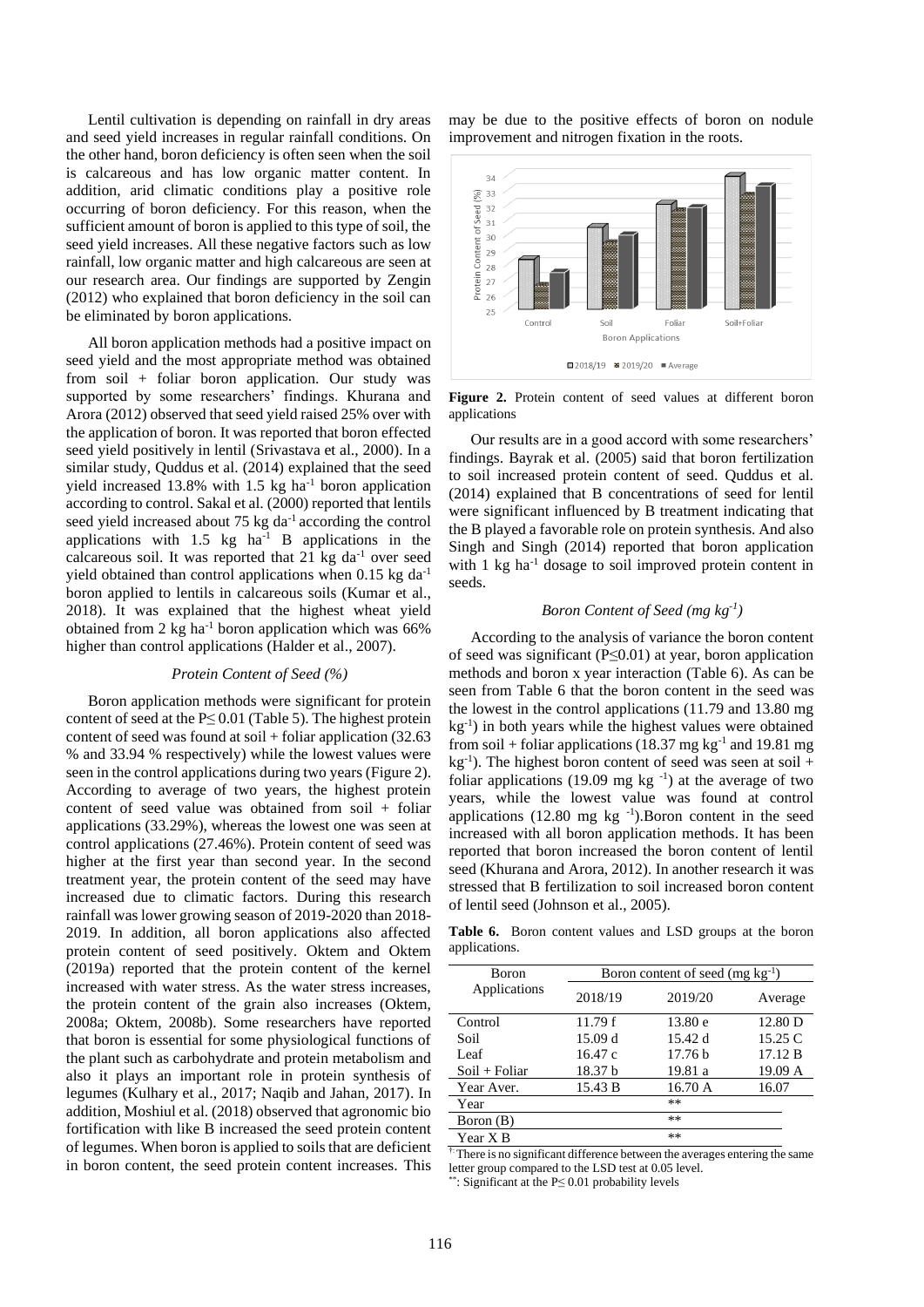#### **CONCLUSION**

All tested characteristics were positively affected by boron application methods. According to an average of two experiment years, the highest seed yield was found at soil + foliar applications (198.57 kg da<sup>-1</sup>). Also the highest plant height (42.49 cm), thousand seed weight (41.80 g), biological yield  $(582.96 \text{ g/m}^2)$  values were seen in soil + foliar applications. According to average of two years, protein content of seed (33.29%) and boron content of seed (19.09 mg kg-1 ) values increased with boron applications. All applications of boron gave a higher seed yield than control applications. The most effective boron application method was determined as soil + foliar boron application but other application methods were more effective than control applications.

# **LITERATURE CITED**

- Abid, A., A. Bashir, H. Iqbal, A. Akhtar and A.S. Fawad. 2017. Effect of phosphorus and zinc on yield of lentil. Pure Appl. Biol. 6: 1397- 1402.
- Anonymous. 2021. General Directorate of State Meteorology Affairs. http:/[/www.dmi.gov.tr/](http://www.dmi.gov.tr/), (Accessed: November 18, 2021).
- Asad, A. and R. Rafique. 2000. Effect of zinc, copper, manganese and boron on the yield and yield components of wheat crop in Tehsil Peshawar. Pakistan J. Biol Sci. 3(10): 1615-1620.
- Bayrak, H., M. Onder and S. Gezgin. 2005. Effects on yield and some yield components of boron application in chickpea (*Cicer arietinum* L.) varieties. Selcuk University Journal of Agricultural Faculty 19 (35): 66-74 (in Turkish).
- Chakraborty, A. 2009. Growth and yield of lentil (*Lens culinaris* L.) as affected by boron and molybdenum application in lateric soil. Journal of Crop and Weed. 5: 96-99.
- Dear, B.S. and R.G. Weir. 2004. Boron deficiency in pastures and field crops. Agfact P1.AC.1, New South Wales Agriculture. 2nd edition. [\(www.agric.nsw.gov.au\)](http://www.agric.nsw.gov.au/).
- Demirtas, A. 2005.Boron in plant and its functions. Ataturk Univ. Journal of Ag. 36:217-225 (in Turkish).
- Dixit, P. M. and S. Elamathi. 2007. Effect of foliar application of DAP, micronutrients and NAA on growth and yield of green gram (*Vigna radiata* L.). Legume Res. 30: 305-307.
- Grusak, M.A., M.R. Broadley and P.J. White. 2016. Plant macroand micronutrient minerals. Encyclopedia of Life Sciences, Wiley Online Library (Accessed: February, 2022, [https://onlinelibrary.wiley.com\)](https://onlinelibrary.wiley.com/).
- Gupta, U. and H. Solanki. 2013. Impact of boron defıcıency on plant growth Int. J. Bioassays. 2 (07): 1048-1050.
- Halder, N., M.A. Hossain, Y. N. Sıddıky, N. Nasreen, and M.H. Ullah. 2007. Response of wheat varieties to boron application in calcerous brown floodplain soil at Southeastern Region of Bangladesh. Journal of Agronomy 6:21-24.
- Hakkoymaz, O., M. Onder and S. Gezgin. 2006. Adaptation of summer lentil varieties in Konya ecological conditions and determination of reactions to boron toxicity. Selcuk University Journal of Agricultural Faculty 20:98-107 (in Turkish).
- Hussain, N., M.A. Khan and M.A. Javed. 2002. Effect of foliar application of plant micronutrients mixture on growth and yield of wheat. Pakistan Journal of Biol Sci. 8(8): 1096-1099.
- Jackson, M.L. 2005. Soil Chemical Analysis. University of Wisconsin-Madison ABD. [http://paralelpres.library.wis.edu,](http://paralelpres.library.wis.edu/) (Accessed: December 22, 2021).
- [Johnson,](https://www.cambridge.org/core/search?filters%5BauthorTerms%5D=S.%20E.%20JOHNSON&eventCode=SE-AU) S.E., J.G. Lauren[, R.M.](https://www.cambridge.org/core/search?filters%5BauthorTerms%5D=R.%20M.%20WELCH&eventCode=SE-AU) Welch and [J.M.](https://www.cambridge.org/core/search?filters%5BauthorTerms%5D=J.%20M.%20DUXBURY&eventCode=SE-AU) Duxbury. 2005. A comparison of the effects of micronutrient seed priming and soil fertilization on the mineral nutrition of chickpea (*Cicer*

*arietinum*), lentil (*Lens culinaris*), rice (*Oryza sativa*) and wheat (*Triticum aestivum*) in Nepal. Experimental Agriculture 41:427-448.

- Kacar, B. and A. Inal. 2008. Plant Analysis. Cilt 1. Nobel Printing. Ankara.
- Kaisher, M. S., M. A. Rahman, M.H.A. Amin, A.S.M. Amanullah and A.S.M. Ahsanullah. 2010. Effects of sulphur and boron on the seed yield and protein content of mungbean. Bangladesh Res. Publ. J. 3: 1181-1186.
- Khald S.W. and A. Oktem. 2021. Impact of different nitrogen levels to the grain yield and yield components of some corn (Zea mays L.) hybrids. Journal of Experimental Agriculture International 43(11): 48-60.
- Khan, A., Z. Hayat, A.A. Khan, J. Ahmad, M.W. Abbas, H. Nawaz, F. Ahmad and K. Ahmad. 2019. Effect of foliar application of zinc and boron on growth and yield components of wheat. Agricultural Research and Technology 21 (1):003- 006.
- Khurana, M.P.S. and S. Arora. 2012. Comparative efficiency of borax and granubor as boron fertilizers for lentil and soybean grown on alluvial alkaline soils. Journal of Plant Nutrition. 35: 2145-2155.
- Kulhary, L., T.D. Sahu, V.N. Mishra, P.K. Dewangan and Y.K. Sahu. 2017. Effect of sulphur and boron on growth, yield and economics of soybaen (*Glysine max* L.). Journal of Plant Development Sciences 9(6): 589-593.
- Kumar, S., M. Phogat and M. Lal. 2018. Response of pulse and oilseed crops to boron application: A Review. Int. J. Curr. Microbiol. App. Sci. 7(3): 669-675.
- Moshiul, I., R. Karim, M.H. Oliver, T.A. Urmi, A. Hossain and M.M. Haque, 2018. Impacts of trace element addition on lentil (*Lens culinaris* L.). Agronomy 8(7):1-13.
- Nagula, S., B. Joseph and R. Gladis. 2015. Effect of silicon and boron on nutrient status and yield of rice in laterite soils. Annals of Plant and Soil Research 17 (93): 299-302.
- Naqib, S.A. and M.S. Jahan. 2017. The function of molybdenum and boron on the plants. Open Access Journal of Agricultural Research Mini Review 2 (3): 1-7.
- Oktem, A.G. and A. Oktem. 2006. Micronutrient composition of some irrigated land in Southeastern Anatolia of Turkey. International Conference on Sustainable Development and New Tech. for Agricultural Production in GAP Region, May, 29-31, S.Urfa-Turkey, p: 126-127.
- Oktem, A. 2008a. Effect of water shortage on yield, and protein and mineral compositions of drip-irrigated sweet corn in sustainable agricultural systems. Agricultural Water Management 95(9):1003-1010.
- Oktem, A. 2008b[. Effect of nitrogen on fresh ear yield and kernel](javascript:submit_form())  [protein content of sweet corn \(](javascript:submit_form())*Zea mays saccharata*) under [upper Mesopotamia region of Turkey.](javascript:submit_form()) Indian Journal of Agricultural Sciences 78(1):50-55.
- Oktem, A.G., S. Soylemez, N.D. Almaca, A. Oktem and S. Yetim. 2011. Effect of boron to yield and some yıeld components of red lentil (*Lens culinaris*) under Sanliurfa conditions IX. Field Crops Cong. 12-15 September. p :742-745. Bursa-Turkey (in Turkish).
- Oktem, A.G., S. Soylemez, M. Coskun, N.D. Almaca, A. Oktem, S. Yetim, Y.T. Tekgul and A. Surucu. 2012. Determination of zinc and boron requirement of lentil in Sanliurfa Region. Project Final Report -134, Tagem-Topraksu, Sanliurfa (in Turkish).
- Oktem, A.G. and A. Oktem. 2019a. Effect of semi-arid environmental conditions to quality of durum wheat genotypes (*Triticum turgidum* L. *var. durum).* Asian Journal of Agricultural and Horticultural Research 3 (1): 1-10.
- Oktem, A.G. and A. Oktem. 2019b. Climatic Effects on Quality Parameters and Their Relationships of Bread Wheat